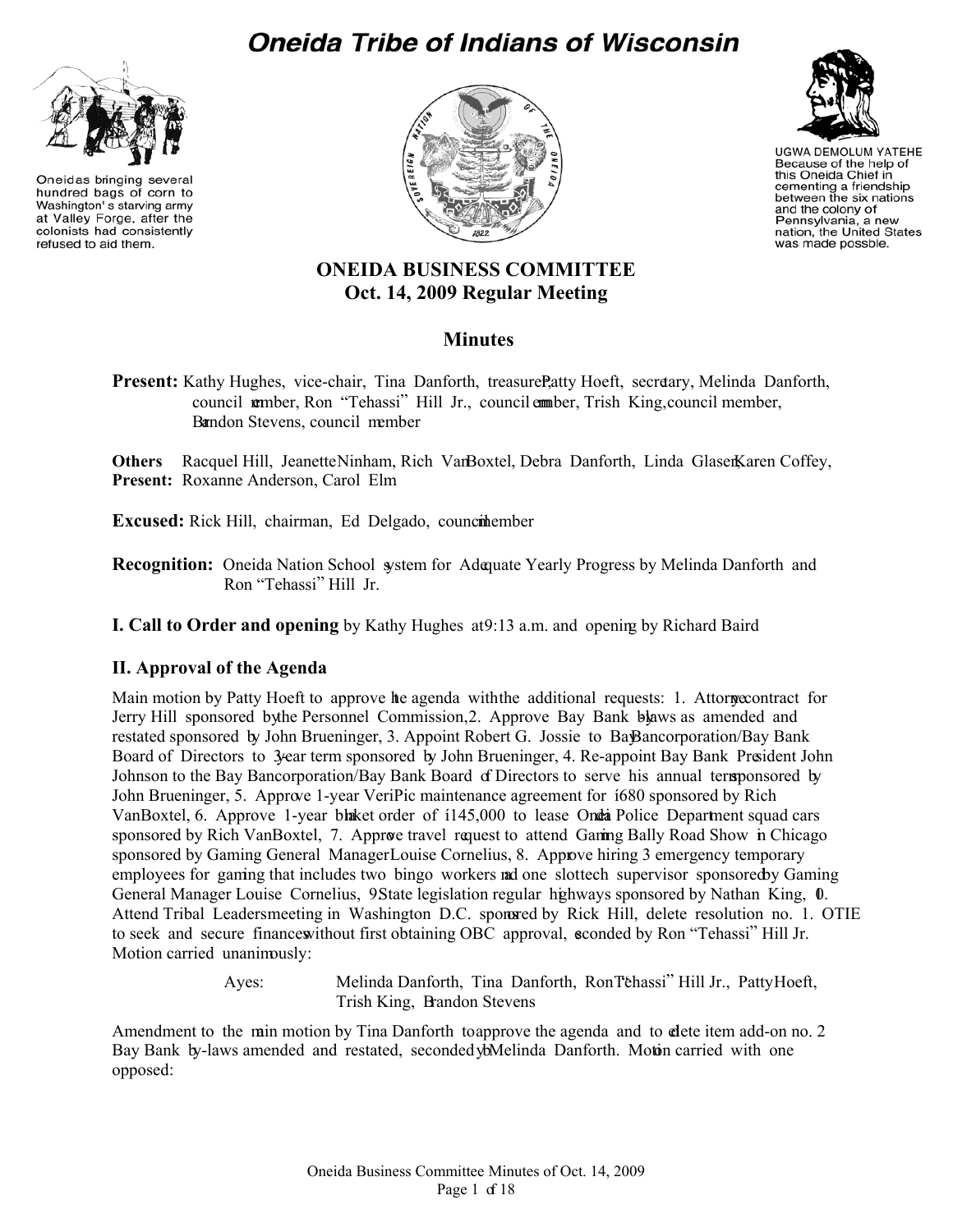Ayes: Melinda Danforth, Tina Danforth, Ron Tehassi" Hill Jr., Trish King, Brandon Stevens

Opposed: Patty Hoeft

## **III. Oaths of Office**

#### **Oneida Appeals Commission**

Linda S. Dallas administered by Patty Hoeft

#### **IV. Minutes to be approved**

#### **1. Sept. 23 Business Committee minutes**

Motion by Melinda Danforth to approve the Sept. 23 Business Committee minutes, seconded by Brandon Stevens. Motion carried unaninously:

> Ayes: Melinda Danforth, Tina Danforth, Ron "Tehassi" Hill Jr., Patty Hoeft, Trish King, Brandon Stevens Excused: Ed Delgado, Rick Hill

#### **2. Sept. 30 Emergency Business Committee minutes**

Motion by Brandon Stevens to approve hte Sept. 30 emergency Business Committee minutes, seconded by Ron "Tehassi" Hill Jr. Motion carried with two abstentions:

| Aves:      | Tina Danforth, Ron "Tehassi" Hill JrPatty Hoeft, Brandon Stevens |
|------------|------------------------------------------------------------------|
| Abstained: | Melinda Danforth, Trish Knig                                     |
| Excused:   | Ed Delgado, Rick Hill                                            |

#### **3. Oct. 5 Special Business Committee minutes**

Motion by Tina Danforth to approve the Oct. 5 special Business Committer minutes, seconded by Melinda Danforth. Motion carried with one abstention:

| Aves:      | Melinda Danforth, Tina Danforth, Ron Téhassi" Hill Jr., Patty Hoeft,<br>Trish King |
|------------|------------------------------------------------------------------------------------|
| Abstained: | <b>Brandon Stevens</b>                                                             |
| Excused:   | Ed Delgado, Rick Hill                                                              |

#### **V. Reports**

#### **1. Census Count Committee**

Sponsor: Debbie Thundercloud/Melissa Nuthals

Motion by Melinda Danforth to accept the Census Committee report, seconded by Trish King. Motion carried unanimously:

> Ayes: Melinda Danforth, Tina Danforth, Ron "Tehassi" Hill Jr., Patty Hoeft, Trish King, Brandon Stevens

Excused: Ed Delgado, Rick Hill

#### **2. Stimulus Initiative report**

Sponsor: Debbie Thundercloud/Jennifer Hill-Kelley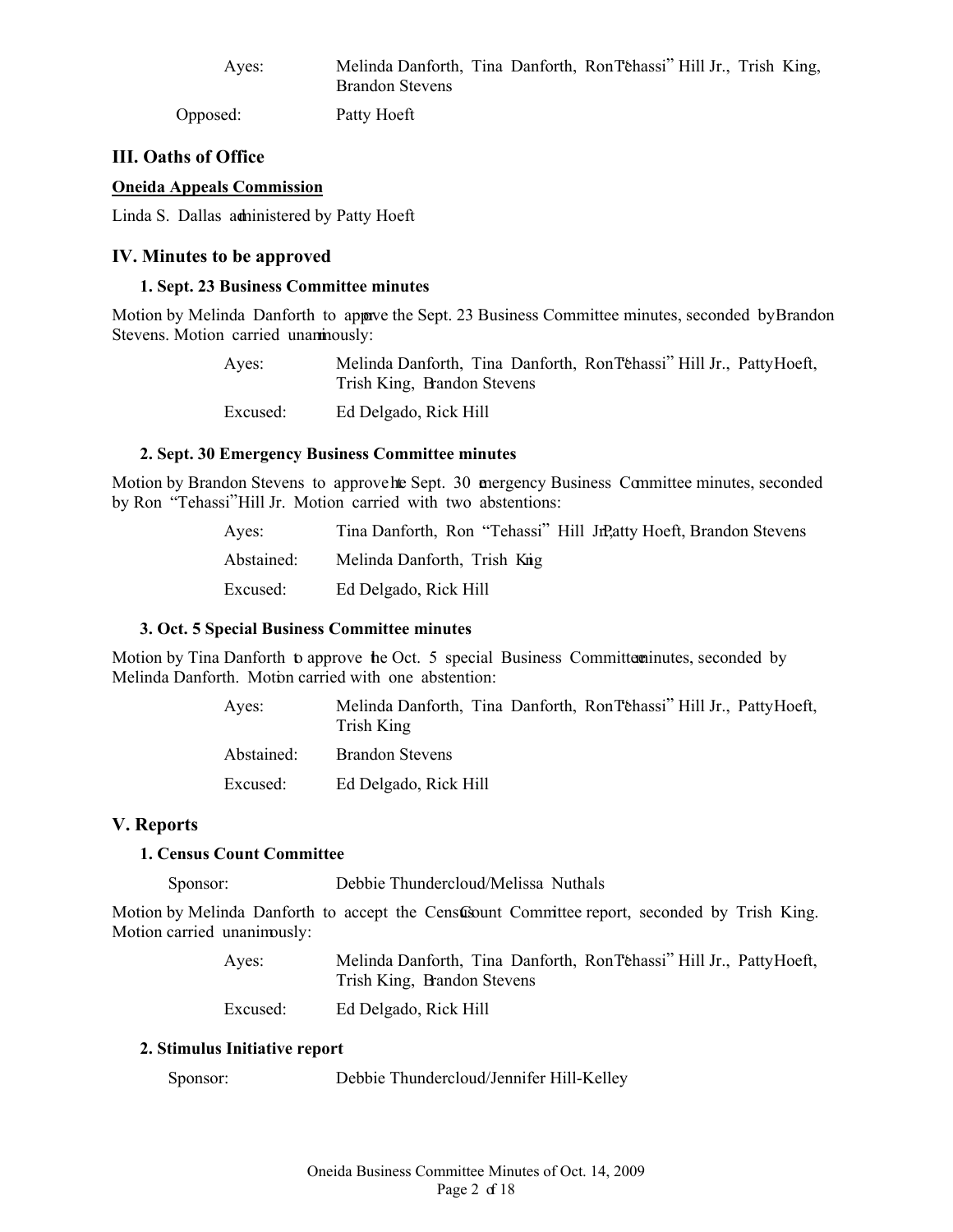Motion by Trish King to accept the verbal Stimulus Initiative report and request on the ext Business Committee agenda a report on the costorial interest containment measures to be made available Brandon Stevens. Motion carried with one abstention:

| Ayes:      | Melinda Danforth, Ron "Tehassi" Hill JrPatty Hoeft, Trish King,<br><b>Brandon Stevens</b>                                                                                                                                                                                          |
|------------|------------------------------------------------------------------------------------------------------------------------------------------------------------------------------------------------------------------------------------------------------------------------------------|
| Abstained: | Tina Danforth                                                                                                                                                                                                                                                                      |
|            | For the record: Tina Danforth abstained because there was a request made in a verbal<br>update and I cally prefer a written context for any information so we can<br>track things. Sometimes accepting a motion based ona verbal doesn't<br>give us all the necessary information. |

## **VI. Travel Reports**

## **VII. Follow up Reports/BC Directives from Previous Meetings**

## **1. Recommend appointments of Bobbi Webster, Leroy King, James Elm, Dianne Zuebella, Cameron Cunningham to Oneida Golf Enterprise Corporation**

Sponsor: Ron "Tehassi" Hill Jr.

**Excerpt from July 22:** Motion by Trish King to prove the request for the exappointments recommendation from Councilman Hill for BobbWebster to July 1, 2012, Leroy King to July 1, 2011, James Elm July 1, 2011, Dianne Zuebella July  $\sqrt{2012}$ , Cameron Cunningham July 1, 2012, seconded by Brandon Stevens.

**Excerpt from July 22:** Motion by Patty Hoeft to the bylameter by expect to Ed Delgado. Motion carried with two opposed.

Motion by Tina Danforth to approve the current members to be seated on the Golf Enterprise Board until Jan. 14, 2010, seconded by Melinda Danforth. Motion carried with one opposed and two abstentions:

| Aves:      | Melinda Danforth, Tina Danforth, Patt Hoeft, |
|------------|----------------------------------------------|
| Opposed:   | Ron "Tehassi" Hill Jr.                       |
| Abstained: | Trish King, Brandon Stevens                  |

Motion by Tina Danforth that the Secrety's office post these positions for the Golf Enterprise Board and that they be done timely to meet our requirement for the January meeting, seconded by Melinda Danforth. Motion carried with one opposed and two abstentions:

| Ayes:      | Melinda Danforth, Tina Danforth, Patt Hoeft, |
|------------|----------------------------------------------|
| Opposed:   | Ron "Tehassi" Hill Jr.                       |
| Abstained: | Trish King, Brandon Stevens                  |

## **2. Restructure of Oneida food pantry**

Sponsor: Debbie Thundercloud

**Excerpt from Sept. 23:** Motion by Ed Delgado to direct the General Manager to re-open the food pantry within the next two weeks and to re-establish what evolved was in there to make it functional with the volunteers, workers, and fod to serve the people and there needs to be in compliance with any audit findings be addressed and a report be dught back to the Oct. 14 Beiness Committee meeting, seconded by Tina Danforth. Motion carried unanimously.

Motion by Patty Hoeft to deter the restructure of the Oneida food pantry to the Oct. 28 Busines Committee meeting on how to reestablish the pantry, seconded by Ron "Tehassi" Hill Jr. Motion failed: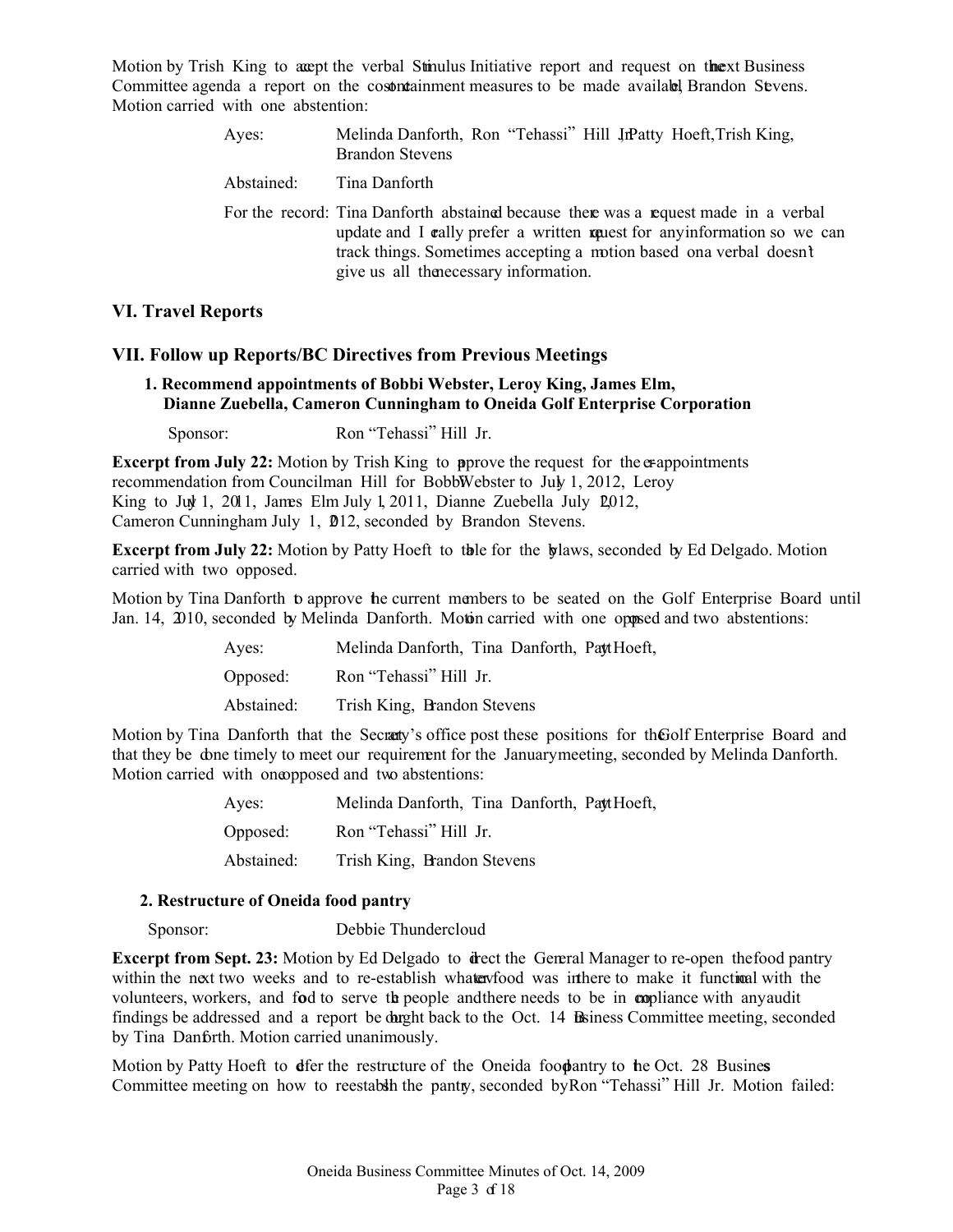Opposed: Melinda Danforth, Tina Danforth, Ron "Tehassi" Hill Jr., Patty Hoeft, Trish King, Brandon Stevens

Motion by Tina Danforth to direct magament to find space at the Social Services building and the ave the pantry open in two weeks, seconded ybMelinda Danforth. Motion carried unanimously:

> Ayes: Melinda Danforth, Tina Danforth, Ron "Tehassi" Hill Jr., Patty Hoeft, Trish King, Brandon Stevens

#### **VIII. General Tribal Council**

- **a. Petitions**
- **b. Other**

## **IX. New Business**

#### **a. Resolutions**

#### **1. OTIE to seek and secure finances without first obtaining OBC approval**

Sponsor: Kathy Hughes/Butch Rentmeester

**Excerpt from Sept 23:** Motion by Patty Hoeft to defer to thoct. 14 Business Committee to allow the Chief Financial Official and the Legal Council to work together with OTIE to bring back a recommendation to the Business Committee, seconded by Ron "Tehassi" Hill Jr. Motion carried with one opposed.

Deleted from agenda.

#### **2. American Indian/Alaska Native Health Research Advisory Council**

**Sponsor:** Kathy Hughes

Motion by Patty Hoeft to dopt the resolution 10-14-09-A American Indian/Alaska Native Health Research Advisory Council to appoint Vice Chairwoman Kathy Hughes to itseconded by Trish King. Motion carried unanimously:

> Ayes: Melinda Danforth, Tina Danforth, Ron "Tehassi" Hill Jr., Patty Hoeft, Trish King, Brandon Stevens

#### **b. Requests**

#### **1. FY 2010 Budget recommendation**

Sponsor: Joint Executive Team

Motion by Trish King to **a**pprove moving the General Tribal Council meeting date of Nov.  $12\,2009$  to Jan. 30, 2010, seconded by Ron "Tehassi" ill HIr. Motion carried with one oppiden:

> Ayes: Melinda Danforth, Ron "Tehassi" Hill JrPatty Hoeft, Trish King, Brandon Stevens

Opposed: Tina Danforth

For the record: Tina Danforth opposed the first and second motion, opposed the change in the budget to the  $21<sup>st</sup>$  because we are not going to gain anything by that seriously.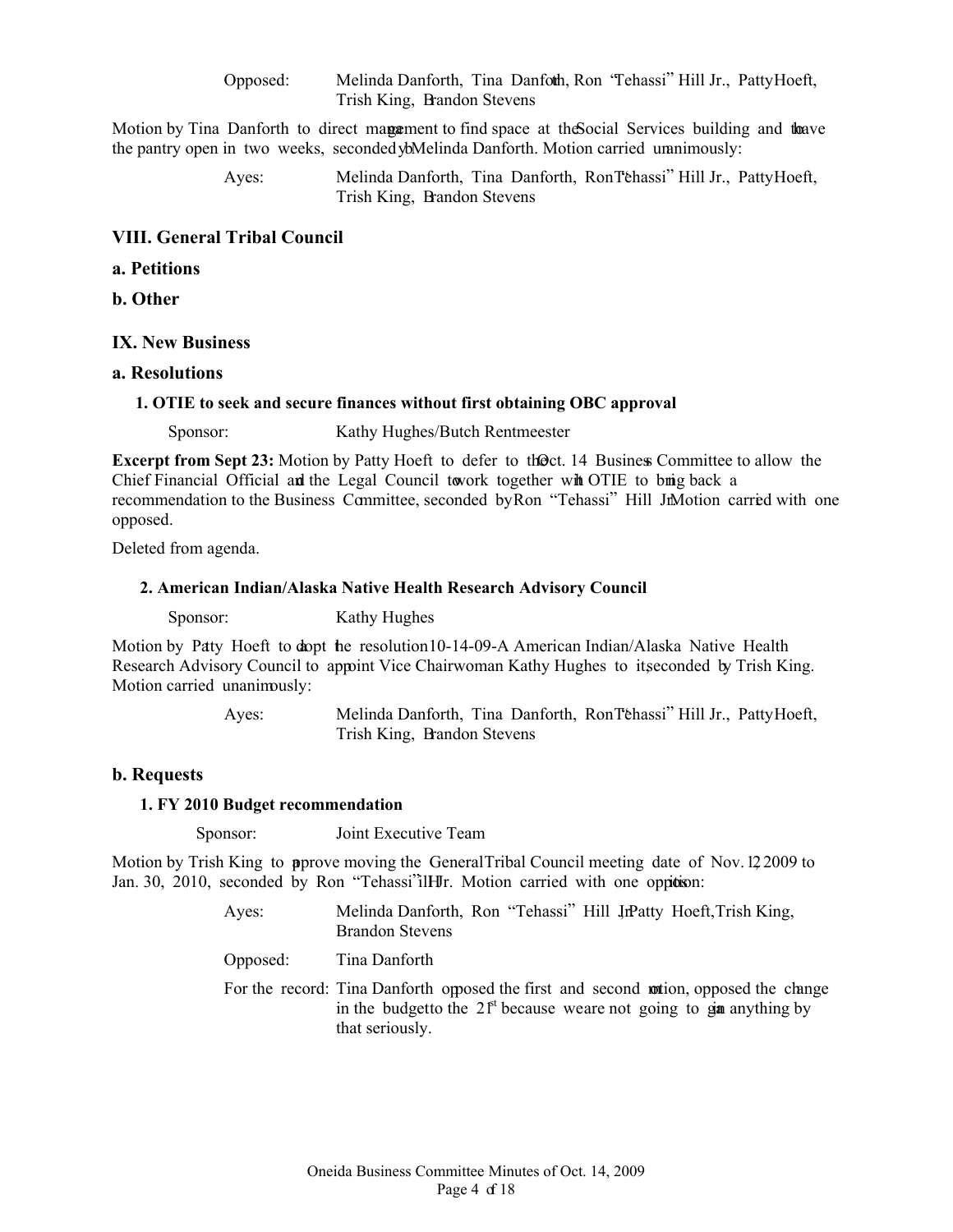Motion by Trish King to prove the scheduling of a series of Oneila Business Committee work meetings with the Joint Executive Team to be held **ev**y Tuesday morning at 9 a.m. to 12 pm. to review and access the fiscal gar 2010 budget according to the revised schedule, seconded by Ron "Tehassi" Hill Jr. Motion carried with one opposition:

- Ayes: Melinda Danforth, Ron "Tehassi" Hill JrPatty Hoeft, Trish King, Brandon Stevens
- Opposed: Tina Danforth

For the record: Brandon Stevens is in favor for it because there are at of considerations that the BC brought forward since we saw the budget only two weeks ago. Patty was one of them who brought a lot o f considerations that could ave us a substantial amount of money in the long road going into this budget. That's one of the considerations why I wanted to extend this and get more input from the Business Committee members. Whatever hardships the Treasure may have had through this process, the Business Committee could have helped. We only aw this two weeks ago. We have not seen annecommendations and we wee informed in the past which we always anted. We got anecdotal information and we get othe spot recommendations that we shouldn't get from that office. This is moving us forward, a consideration that the full BC can be full responsible for this budget, not just the Treasurer's office and her staffmoving us forward, so we can take a look at the budget make considerations. We had a policy before, that we are a government-quasi business. We are herto create jbs. I don't know if we are moving in that direction. To be a revenue generator, if we want to be a revenue generator, then we have consider cuts and that's going to directly affect our membership and increase services that are needed to be provided, in consideration of all that the BC wants to be engagen full.

Motion by Trish King to prove the revised timeline to meet the Jan. 30, 2010 GTC meeting date, Ron "Tehassi" Hill Jr. Motion arried with three abstentions:

| Aves:      | Ron "Tehassi" Hill Jr., Patty Hoeft, Trish King |
|------------|-------------------------------------------------|
| Abstained: | Melinda Danforth, Tina Danforth, Branch Stevens |

#### **2. Lamers bus lines contract no. 2009-1328 for FY 2009–2010**

**Sponsor:** Tina Danforth

Motion by Melinda Danforth to appave the Lamers bus lines contract no. 200-1328 for FY2009-1020, seconded Patty Hoeft Motin carried with one abstentin:

| Aves:      | Melinda Danforth, Ron "Tehassi" Hill JrPatty Hoeft, Trish King,<br><b>Brandon Stevens</b> |
|------------|-------------------------------------------------------------------------------------------|
| Abstained: | Tina Danforth                                                                             |

## **3. Cancel Nov. 11 Business Committee meeting in honor of Veteran's Day**

**Sponsor:** Patty Hoeft

Motion by Melinda Danforth to approve cancel the Nov. 11 Business Committee meeting in honor of Veteran's day, seconded by Ron "Tehassi" ill Jr. Motion carried with one abstention: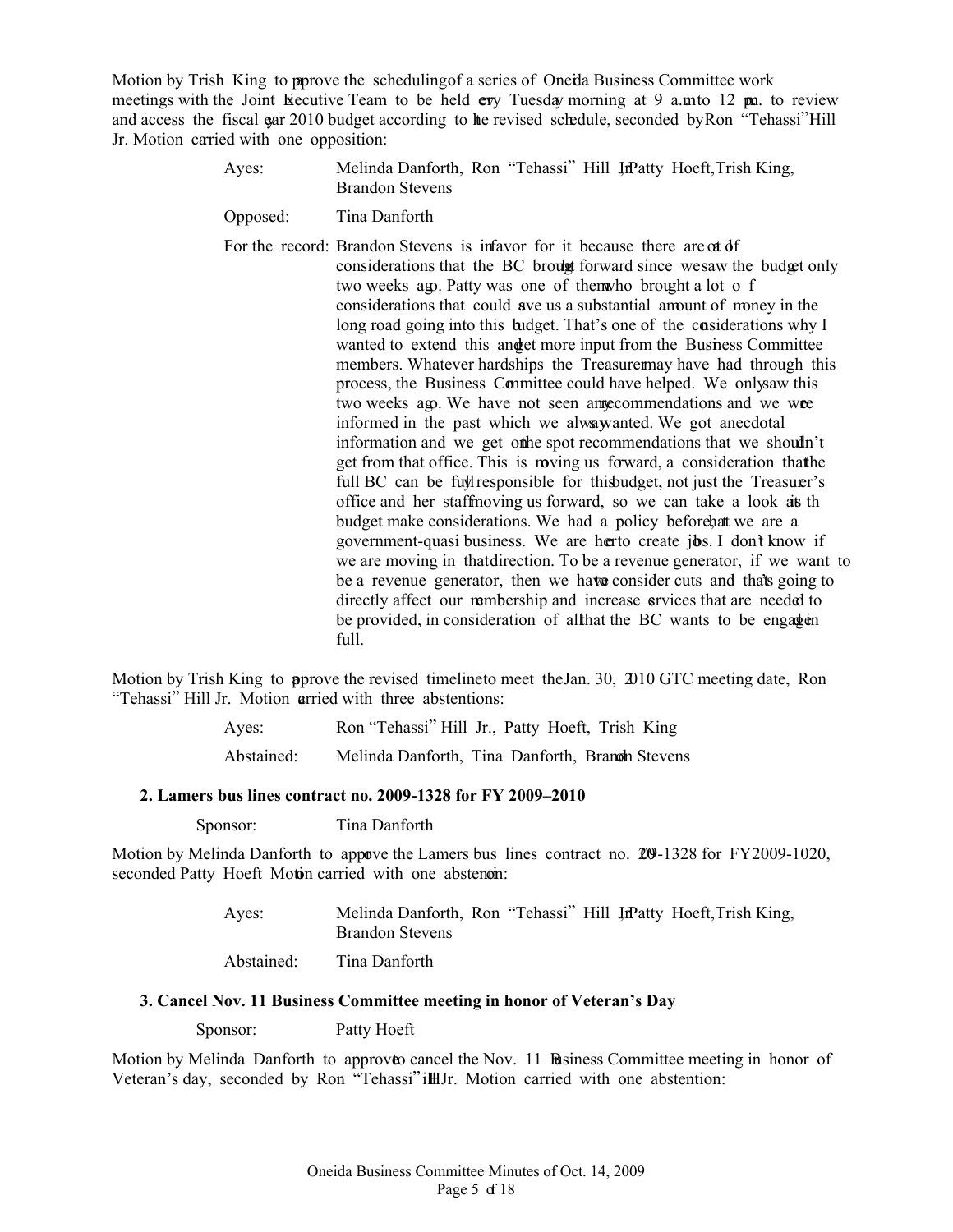Ayes: Melinda Danforth, Ron "Tehassi" Hill JrPatty Hoeft, Trish King, Brandon Stevens

Abstained: Tina Danforth

#### **4. Grant fund to hire an emergency temporary employee for Environmental, Health & Safety**

| Debbie Thundercloud<br>Sponsor: |
|---------------------------------|
|---------------------------------|

Motion by Brandon Stevens to authorize Environmental, Health and Safety to hire an emergency temporary employee, seconded by Ron 'Tehassi'' Hill Jr. Motion caried with one opposition and two abstentions:

| Aves:      | Ron "Tehassi" Hill Jr., Trish King, Brandon Stevens |
|------------|-----------------------------------------------------|
| Opposed:   | Tina Danforth                                       |
| Abstained: | Melinda Danforth, Patty Hoeft                       |

#### **5. Powwow Committee appointment recommendations**

Sponsor: Rick Hill

Motion by Melinda Danforth to table the Owwow Committee appointment recommendation, seconded by Patty Hoeft. Motion carried with one bstention:

> Ayes: Melinda Danforth, Ron "Tehassi" Hill JrPatty Hoeft, Trish King, Brandon Stevens

Abstained: Tina Danforth

## **6. Retro-approve FY09 funding agreement between Oneida Tribe and DOI Emerald Ash Borer Response Plan**

Sponsor: Rick Hill

Motion by Tina Danforth to retro-approve the FY 09 funding agreement between Oneida Tribe and DOI Emerald Ash Borer Response Plan, seconded by Ron "Tehassi" Hill Jr. Motion arried with one abstention:

> Ayes: Tina Danforth, Ron "Tehassi" Hill Jr., Hatty Hoeft, Trish King, Brandon **Stevens**

Abstained: Melinda Danforth

## **7. Support from Business Committee for Susan S. Harjo, Et Al., v. Pro-Football, Inc**

**Sponsor:** Brandon Stevens/Susan White

Motion by Brandon Stevens to support the amicus brief provided by National Congress of American Indians regarding Susan S. Harjo, Et Al v. Prootball, Inc., seconded by Ron "Tehassi" Hill Jr. Motion carried with one abstention:

> Ayes: Tina Danforth, Ron "Tehassi" Hill Jr., Patty Hoeft, Trish King, Brandon Stevens

Abstained: Melinda Danforth

#### **8. Participation in Dept. of Health Service and Wisconsin Inter-Tribal Alliance for Justice**

**Sponsor:** Brandon Stevens

Motion by Brandon Stevens to defer the Department Health Service and Wisconsin Inter-Juin Alliance for Justice back to the Genermanager's office to appoint representation from the tribe to attend this meeting, seconded  $\oint$ Patty Hoeft. Motion carried unanimously: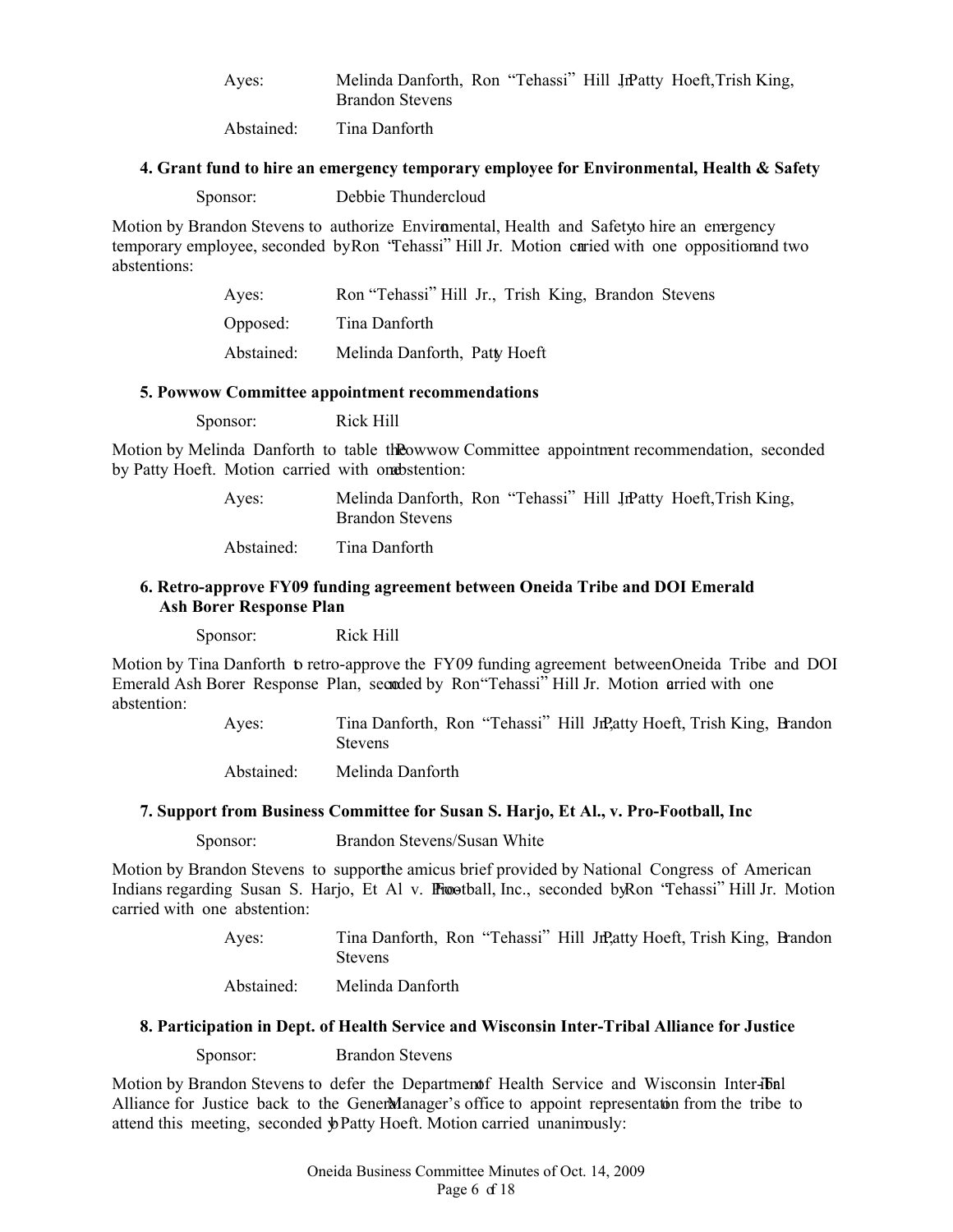Ayes: Melinda Danforth, Tina Danforth, Ron "Tehassi" Hill Jr., Patty Hoeft, Trish King, Brandon Stevens

## **c. Travel Requests**

#### **1. Trust Consortium meeting Oct. 15 Minneapolis, MN**

**Sponsor:** Kathy Hughes

Motion by Patty Hoeft to approve travel for Vice Chair Kathy Hughes to attend the Trust Consortium meeting Oct. 15 in Minneapolis, MN, seconded by Ron "Tehassi" Hill Jr. Motion carried unanimusly:

> Ayes: Melinda Danforth, Tina Danforth, Ron "Tehassi" Hill Jr., Patty Hoeft, Trish King, Brandon Stevens

## **2. Retro-approve Oneida Housing Director Dale Wheelock to attend Section 202 & 81 workshop Oct. 13 Milwaukee, WI**

**Sponsor:** Debbie Thundercloud

Motion by Patty Hoeft to **etro-approve travel for Oneida Housing Director Dale Wheelock to attend** Section 202 and 81 workshop Oct. 13 in Milwaukee, seconded Brandon StevensMotion carried unanimously:

> Ayes: Melinda Danforth, Tina Danforth, Ron "Tehassi" Hill Jr., Patty Hoeft, Trish King, Brandon Stevens

## **3. Environmental Health and Safety Manager Jeff Mears to attend Region 5 Tribal Operations Committee meeting Oct. 19-21 Grand Portage, MN**

**Sponsor:** Debbie Thundercloud

Motion by Patty Hoeft to **a**pprove travel for Jeff Mears to attend Region 5 Tribal Operations Committee meeting Oct. 19-21 in Grand Portage, MN that is 100 percent grant funded, seconded by Ron "Tehassi" Hill Jr. Motion carried unanimusly:

> Ayes: Melinda Danforth, Tina Danforth, Ron "Tehassi" Hill Jr., Patty Hoeft, Trish King, Brandon Stevens

## **4. Retro-approve four cultural heritage employees to attend Kaihwiyo ceremonies Oct. 3-30 New York and Canada**

**Sponsor:** Debbie Thundercloud

Motion by Patty Hoeft to retro-approve four cultural heritage employees to attend Kaihwiy ceremonies Oct. 3-30 in New York and Canada, seconded by Ron "Tehassi" Hill Jr. Seconded withdrawn.

Motion by Patty Hoeft to retro-approve four cultural heritage employees to attend Kaihwiy ceremonies Oct. 3-30 in New York and Canada, seconded by Brandon Stevens. Motion carried with one abstention:

| Av         | es:      | Patty Hoeft, Trish King, Brandon Stevens |
|------------|----------|------------------------------------------|
| Abstained: |          | Ron "Tehassi" Hill Jr.                   |
| Not        | present: | Melinda Danforth, Tina Danforth          |

## **5. Retro-approve CSE Director Lisa Schwartz to attend National Association of Tribal Child Support Directors meeting Oct. 13-14 Albuquerque, NM**

**Sponsor:** Debbie Thundercloud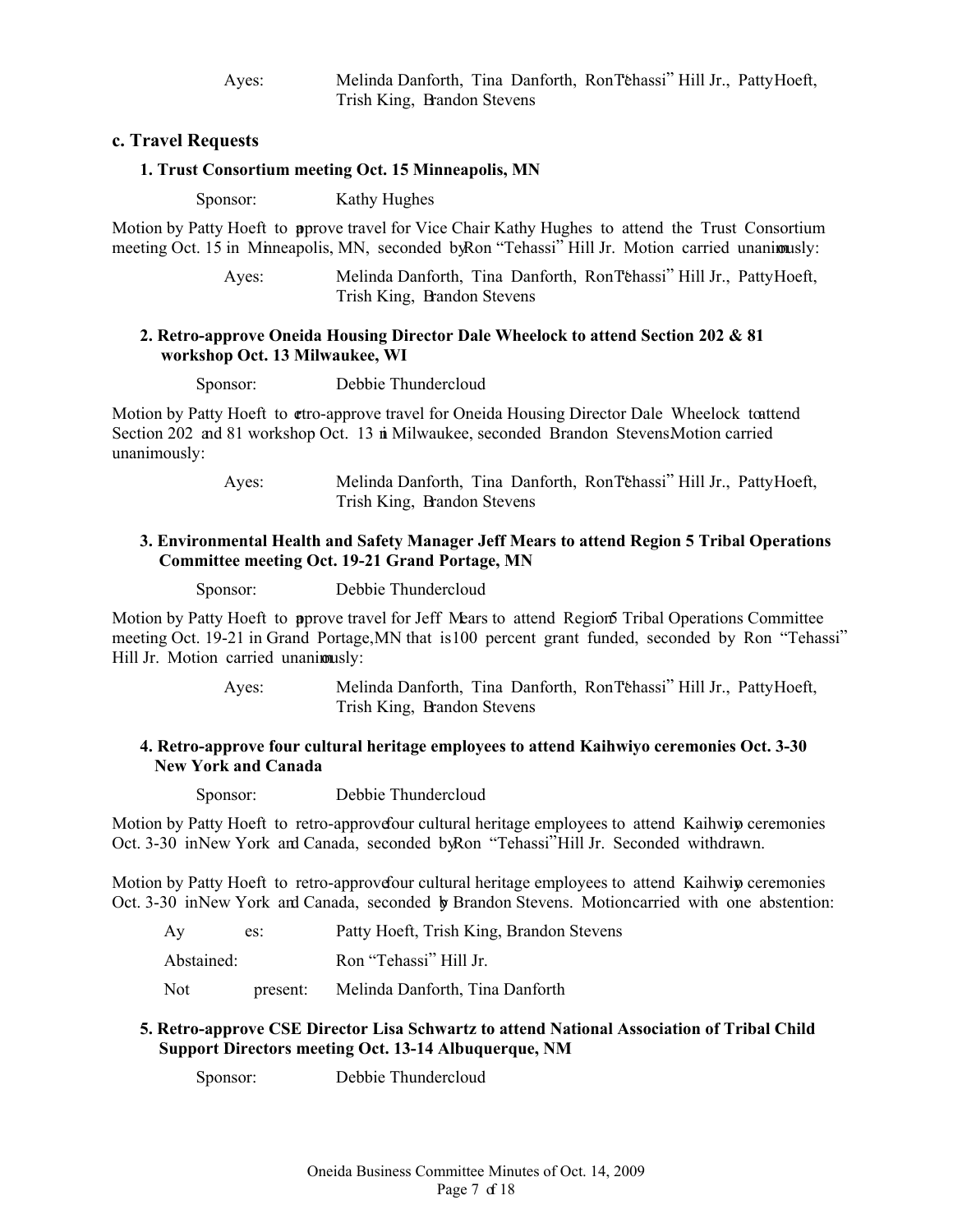Motion by Patty Hoeft to **etro-approve CSE Director Lisa Schwartz** to attend the National Association of Tribal Child Support Directors meeting Oct. 13-14 in Albuquerque, NM that is 00 percent grant funded, seconded by Trish King. Motion carried unanimously:

 Ayes: Ron "Tehassi" Hill Jr., Patty Hoeft, Trish King, Brandon Stevens Not present: Melinda Danforth, Tina Danforth

## **6. Retro-approve Public Relations Director Bobbi Webster to attend National Congress of American Indians annual convention Oct. 11-16 Palm Springs, CA**

Sponsor: Bill Gollnick

Motion by Patty Hoeft to approve Public Relations Director Bobbi Webster to attend the National Congress of American Indians annual convention Octl 1-16 in Pam Springs, CA to staff a booth, seconded by Brandon Stevens. Motion carried unanimously:

 Ayes: Ron "Tehassi" Hill Jr., Patty Hoeft, Trish King, Brandon Stevens Not present: Melinda Danforth, Tina Danforth

## **X. Community Development Planning Committee**

## **XI. Finance Committee**

## **1. Aug. 28 Finance Committee minutes**

**Sponsor:** Tina Danforth

Motion by Patty Hoeft to pprove the Aug. 28 Finance Committee minutes, seconded by Trish King. Motion carried unanimously:

 Ayes: Ron "Tehassi" Hill Jr., Patty Hoeft, Trish King, Brandon Stevens Not present: Melinda Danforth, Tina Danforth

## **2. Sept. 25 Finance Committee minutes**

**Sponsor:** Tina Danforth

Motion by Patty Hoeft to **a**prove the Sept. 25 Finance Committee minutes, seconded by Trish King. Motion carried unanimously:

|     | Aves:    | Ron "Tehassi" Hill Jr., Patty Hoeft, Trish King, Brandon Stevens |
|-----|----------|------------------------------------------------------------------|
| Not | present: | Melinda Danforth, Tina Danforth                                  |

## **XII. Legislative Operating Committee**

## **1. Sept. 16 LOC minutes**

**Sponsor:** Trish King

Motion by Patty Hoeft to **a**prove the Sept. 16 Legislative Operating Committeen mutes, seconded by Ron "Tehassi" Hill Jr. Motion carried with one abstention:

|            | Aves:    | Ron "Tehassi" Hill Jr., Patty Hoeft, Trish King |
|------------|----------|-------------------------------------------------|
| Abstained: |          | <b>Brandon Stevens</b>                          |
| Not.       | present: | Melinda Danforth, Tina Danforth                 |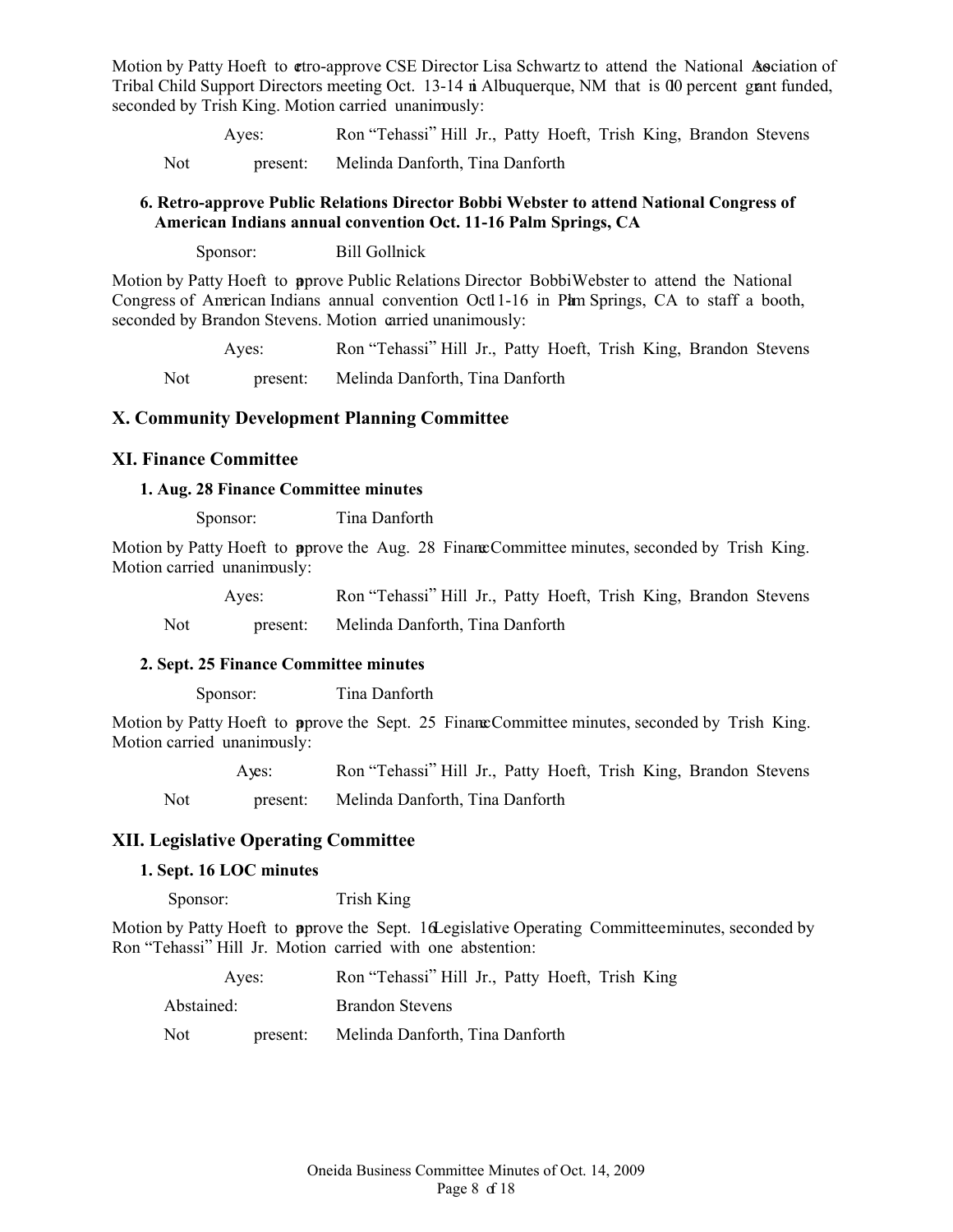#### **2. Nov. 24 Children's Burial Fund public hearing**

**Sponsor:** Trish King

Motion by Patty Hoeft to pprove the Nov. 24 Childen's Burial Fund public hearing, seconded by Ron "Tehassi" Hill Jr. Motion arried unanimously:

| Aves:        | Ron "Tehassi" Hill Jr., Patty Hoeft, Trish King, Brandon Stevens |  |  |  |
|--------------|------------------------------------------------------------------|--|--|--|
| Not present: | Melinda Danforth, Tina Danforth                                  |  |  |  |

## **3. Open Records and Open Meetings Law Amendments**

**Sponsor:** Trish King

Motion by Patty Hoeft to dopt resolution 10-14-09-B Open Records and Open Meetings Law Amendments, seconded by Ron "Tehassi" Hill Jr. Motion carried with one abstiant:

| Aves:        | Ron "Tehassi" Hill Jr., Patty Hoeft, Trish King, Brandon Stevens |
|--------------|------------------------------------------------------------------|
| Abstained:   | Tina Danforth                                                    |
| Not present: | Melinda Danforth                                                 |

## **4. Oneida Higher Education scholarship and tiered funding forward to the Jan. 30 GTC meeting**

**Sponsor:** Trish King

**Excerpt from Sept. 23:** Motion by Trish King to defer the Oneida Higher Endeation scholarship and tiered funding to the Octl4 Business Committee meeting, seconded by Brandon Stevens. Motion carried with one abstention.

Motion by Brandon Stevens to defer the Oneid Higher Education scholarship and tiered funding resolution forward to the FY 2010 budget planning meeting starting on Ties., seconded by Patty Hoeft. Motion carried with one opposed:

| Aves:    |          | Ron "Tehassi" Hill Jr., Patty Hoeft, Trish King, Brandon Stevens |  |  |  |  |
|----------|----------|------------------------------------------------------------------|--|--|--|--|
| Opposed: |          | Tina Danforth                                                    |  |  |  |  |
| Not      | present: | Melinda Danforth                                                 |  |  |  |  |

#### **XIII. Additions**

#### **1. Jerry Hill contract**

**Sponsor:** Personnel Commission

Motion by Patty Hoeft to pprove the Jerry Hill contract for oneyear and to not exceed  $60,000$ , seconded by Brandon Stevens. Motion carried with one abstention:

| Aves:       |              | Ron "Tehassi" Hill Jr., Patty Hoeft, Trish King, Brandon Stevens                                                                                                                                                                                                                     |
|-------------|--------------|--------------------------------------------------------------------------------------------------------------------------------------------------------------------------------------------------------------------------------------------------------------------------------------|
| Abstention: |              | Tina Danforth                                                                                                                                                                                                                                                                        |
|             | Not present: | Melinda Danforth                                                                                                                                                                                                                                                                     |
| For         |              | the record: Tina Danforth abstained because there is no real record because there is<br>no real quantitied justification on this contract. They probably need<br>somebody I don't really care who. To any tent do hey really need<br>somebody. It just shows upas a contract equest. |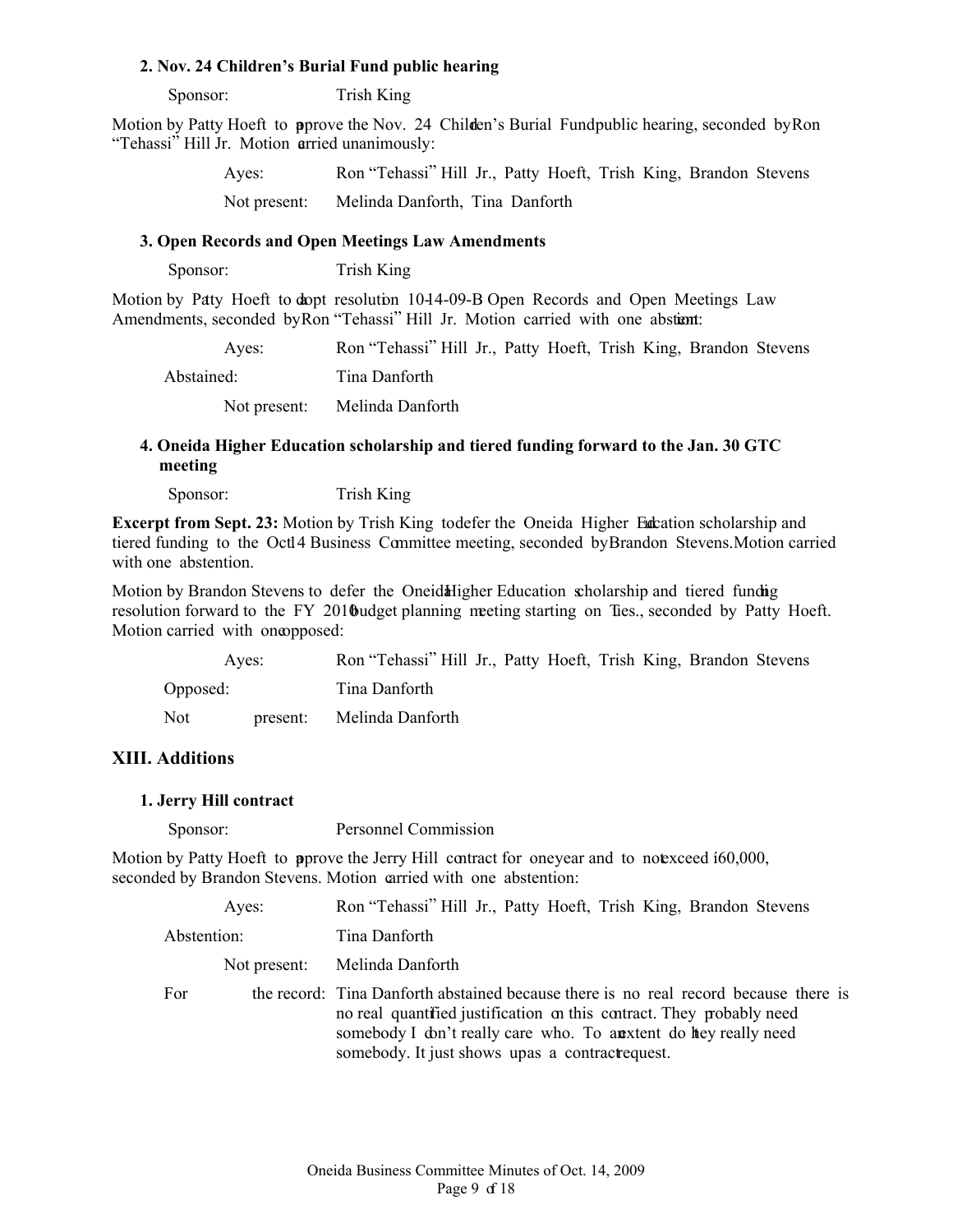#### **2. Robert G. Jossie to Bay Bank Bancorporation/Bay Bank Board of Directors to 3-year term**

**Sponsor:** John Brueninger

Motion by Patty Hoeft to **a**prove Robert G. Jossie to BayBank BancorporationBay Bank Board of Director to a three-var term, seconded by Trish King. Motion carried with one abstention:

 Ayes: Ron "Tehassi" Hill Jr., Patty Hoeft, Trish King, Brandon Stevens Abstained: Tina Danforth Not present: Melinda Danforth

## **3. Re-appoint Bay Bank President John Johnson to Bay Bancorporation/Bay Bank Board of Directors to serve his annual term**

**Sponsor:** John Brueninger

Motion by Patty Hoeft to **a**pprove to re-appoint Bay Bank President John Janson to Bay Bancorporation Bay Bank Board of Directrs to serve his annual termseconded by Brandon Stevens. Motion carried with one abstention:

 Ayes: Ron "Tehassi" Hill Jr., Patty Hoeft, Trish King, Brandon Stevens Abstained: Tina Danforth Not present: Melinda Danforth For the record: Tina Danforth has been asking for that contract and hasn't gitten it and John said she could see it to to worth it helps to get pertinent information so when we make these kinds of decisions that we are making them timely and in correspondence with contracts. I'm really not satisfied with the lack of information. That's another reason why I didn't want it on the agenda butyou guys wanted it on, so I got to say what

#### **4. One-year Veripic maintenance agreement of \$680 for Oneida Police Department**

I've got to say.

**Sponsor:** Rich VanBoxtel

Motion by Patty Hoeft to pprove the one-year Veripic maintenance agreement of  $1680$  for the Oneida Police Department, seconded by Ron "Tehassi" Hill Jr. Motion carried with one bstention: Ayes: Ron "Tehassi" Hill Jr., Patty Hoeft, Trish King, Brandon Stevens

Abstained: Tina Danforth

Not present: Melinda Danforth

## **5. One-year blanket order of \$145,000 to lease Oneida Police Department squad cars**

**Sponsor:** Rich VanBoxtel

Motion by Patty Hoeft to the until the Chief of Police is available, seconded by Tina Danforth. Motion carried with one opposed:

| Aves:        | Tina Danforth, Ron "Tehassi" Hill JrP, atty Hoeft, Brandon Stevens |
|--------------|--------------------------------------------------------------------|
| Opposed:     | Trish King                                                         |
| Not present: | Melinda Danforth                                                   |

Motion by Patty Hoeft to renove from the table, seconded by Ron "Tehassi" Hill Jr. Motion arried unanimously:

 Ayes: Melinda Danforth, Tina Danforth, Ron "Tehassi" Hill Jr., Patty Hoeft, Trish King, Brandon Stevens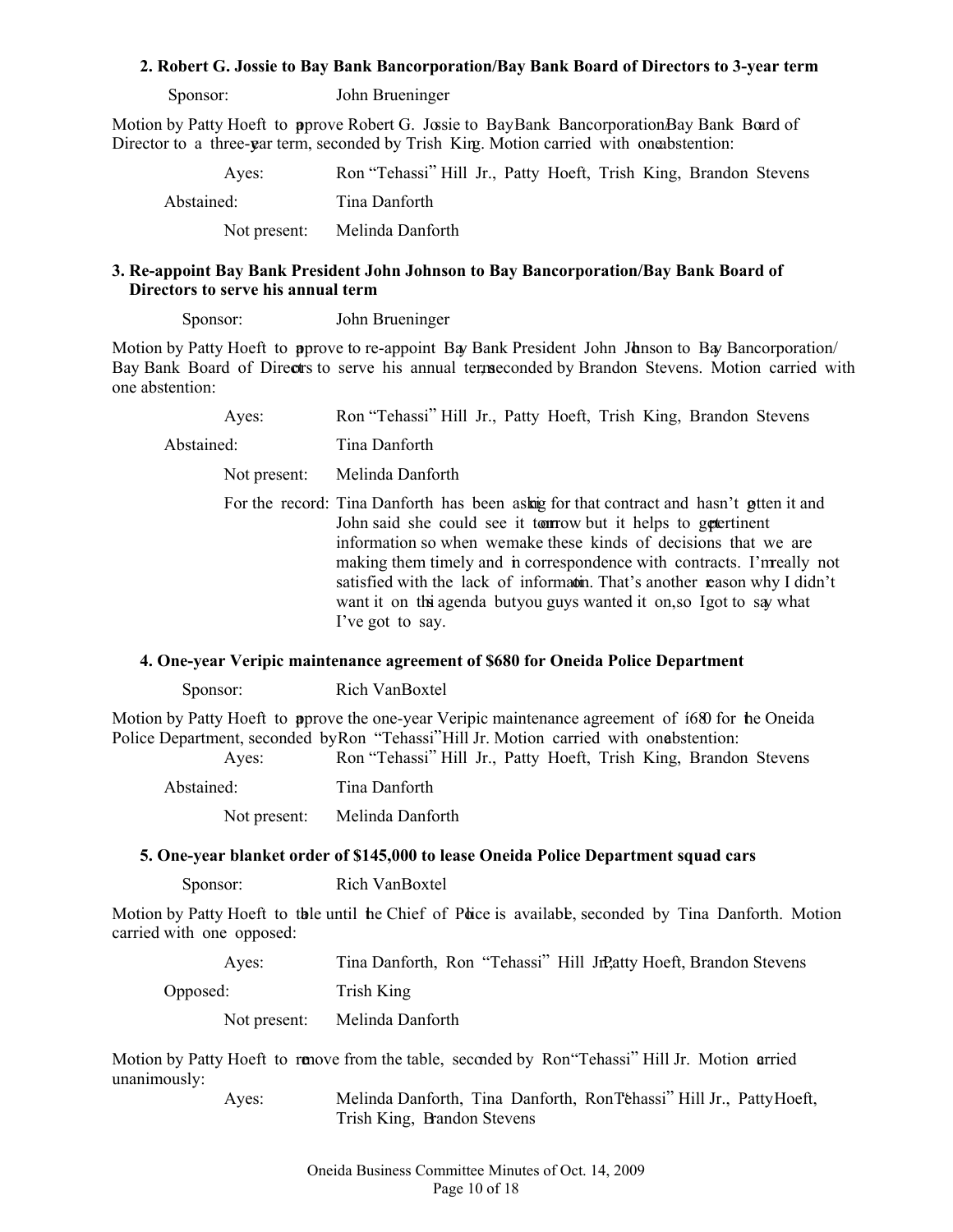Motion by Patty Hoeft to prove the one-year blanket order of  $145,000$  for procedural exception to lease Oneida Police Department cars, seconded by Ron "Tehassi" Hill Jr. Motion carried with two abstentions:

 Ayes: Ron "Tehassi" Hill Jr., Patty Hoeft, Trish King, Brandon Stevens Abstained: Tina Danforth, Melinda Danforth

#### **6. Travel request for Gaming employees David Emerson and Blair Braaten to attend Bally Midwest Games Road Show Oct. 21 Lombard, IL**

Sponsor: Louise Cornelius

Motion by Tina Danforth to approve aming employees David Emerson and Blair Braaten tattend the Bally Midwest Games Road Show with the use of a tribal vehicle and that this is a procedural exception Oct. 21 in Lombard, IL, seconded by Melinda Danforth. Motion carried unanimously:

> Ayes: Melinda Danforth, Tina Danforth Ron "Tehassi<sup>n</sup>ill Jr., Patty Hoeft, Trish King, Brandon Stevens

#### **7. Hire three Gaming temporary employees**

Sponsor: Louise Cornelius

Motion by Tina Danforth to approve the procedural execution to hire two bingo temporary employees for 90 days and one slot tech supervisor temporary employee for 90 days, seconded by Ron "Tehassi" Hill Jr. Motion carried unanimously:

> Ayes: Melinda Danforth, Tina Danforth Ron "Tehassifiill Jr., Patty Hoeft, Trish King, Brandon Stevens

#### **8. Leg Affairs Road transfers**

**Sponsor:** Bill Gollnick/Nathan King

Motion by Brandon Stevens to support AB 424 regarding the transferring of ownership and jurisdiction of municipalities highways to tribes or agency of U.S. government and SB287 companion bill, seconded by Ron "Tehassi" Hill Jr. Motion carried unamously:

> Ayes: Melinda Danforth, Tina Danforth Ron "Tehassifiill Jr., Patty Hoeft, Trish King, Brandon Stevens

## **9. Chairman to attend Washington Tribal Leaders meeting Nov. 1-6, Washington D.C.**

Sponsor: Rick Hill

Motion by Brandon Stevens to approve Chairman Hill to attend the White House Tribal Nations Conference and White Huse Clean Energy Economy Forum, seconded by Trish King. Motion carried unanimously:

> Ayes: Melinda Danforth, Tina Danforth Ron "Tehassifiill Jr., Patty Hoeft, Trish King, Brandon Stevens

Motion by Trish King to reess at 11:57 a.m. and go into executive session at 1:30 p.m. seconded by Patty Hoeft. Motion carried unanimously:

> Ayes: Melinda Danforth, Tina Danforth, Ron "Tehassi" Hill Jr., Patty Hoeft, Trish King, Brandon Stevens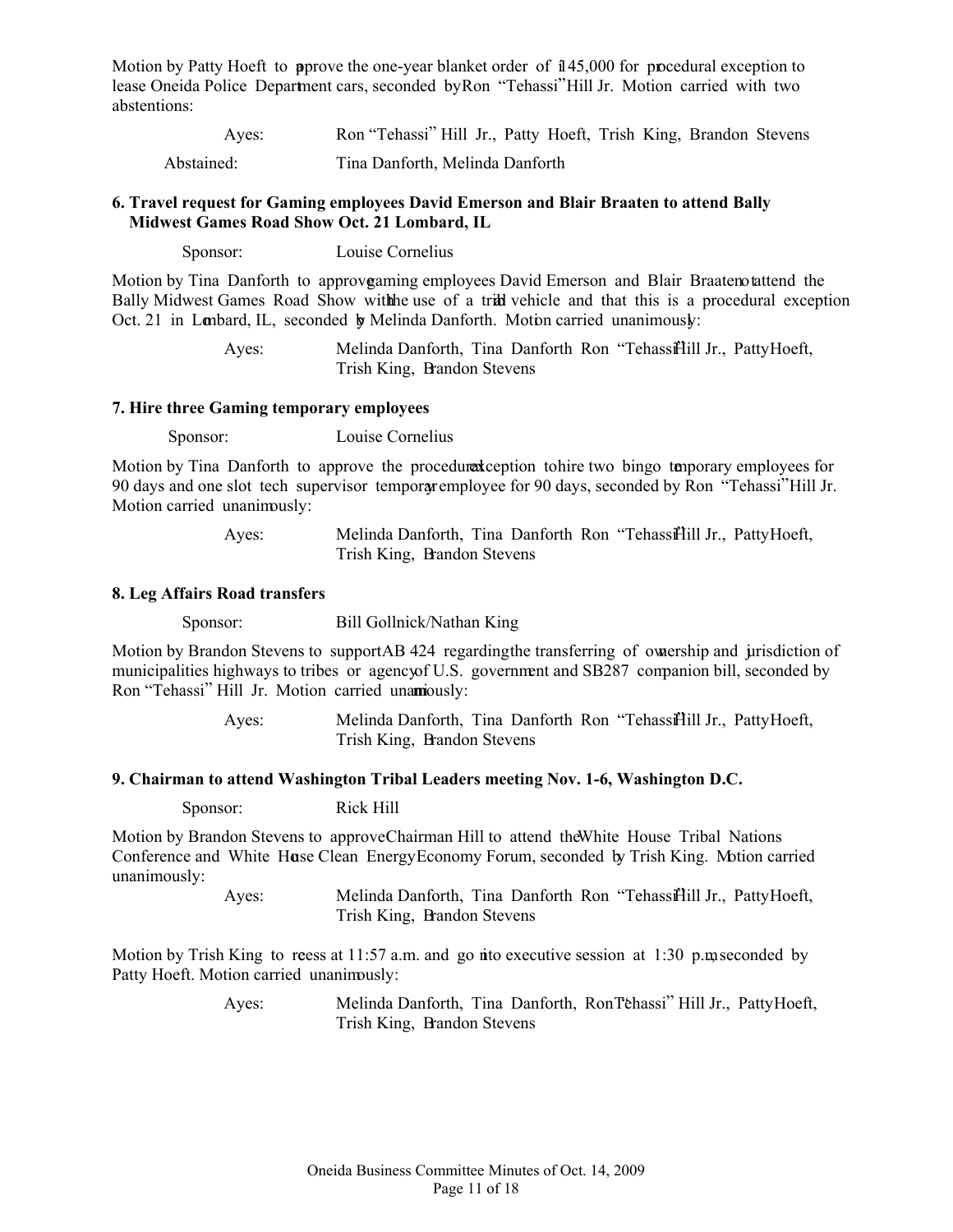## **XIV. Executive Session**

Motion by Patty Hoeft to ome out of executive session at 3:15 p.m., seconded by Brandon Stevens. Motion carried unanimously:

> Ayes: Melinda Danforth, Tina Danforth Ron "Tehassifill Jr., Patty Hoeft, Trish King, Brandon Stevens

## **a. Unfinished Business**

## **1. Review of all aspects of Oneida Life Insurance Plan Plus**

**Sponsor:** Jo Anne House/Larry Barton

**Excerpt from Aug. 12:** Motion by Ed Delgado to have the Chie Counsel and Chief Financial Officer to come back in 30 das with report to determine if any possible conflict of interest exists with staff connected with the Oneida Lifensurance Plan Plus pogram, seconded by Brandon Stevens. Motion carried unanimously.

**Excerpt from Sept. 9:** Motion by Kathy Hughes to defer the review of all aspets of Oneida Life Insurance Plan Plus to the Sept. 23 Business Committee meeting, seconded by Patty Hoeft. Motion carried unanimously.

**Excerpt from Sept. 23:** No action taken.

Motion by Patty Hoeft to accept the report from Chief Counsel and the Chief Financial Officer garding the conflict of interest with Oneida Life Insuce Plan Plus, seconded by Melinda Danforth. Motion carried with one abstention:

| Aves:      | Melinda Danforth, Tina Danforth Ron "Tehassifill Jr., PattyHoeft, |
|------------|-------------------------------------------------------------------|
|            | Trish King, Brandon Stevens                                       |
| Abstained: | Tina Danforth                                                     |

#### **2. Railroad easement**

**Sponsor:** Brandon Stevens

**Excerpt from July 22:** Motion by Patty Hoeft to ak Councilman Brandon Sevens to take the lead in dealing with the railroad easement issue and to bring us back monthly reports on progress, seconded by Melinda J. Danforth. Motin carried unanimously.

**Excerpt from Sept. 9:** Motion by Brandon Stevens  $\phi$  defer the railroad easement to the Sept. 23 Business Committee meeting, seconded by Ed Delgado. Motion carried unanimously.

**Excerpt from Sept. 23:** No action taken.

Motion by Patty Hoeft to acept the railroad easement report, seconded by Ron "Tehassi" Hill Jr. Motion carried unanimously:

> Ayes: Melinda Danforth, Tina Danforth Ron "Tehassifiill Jr., Patty Hoeft, Trish King, Brandon Stevens

#### **3. Business venture with Oneida Airport Hotel Corp.**

**Sponsor:** Brandon Stevens

**Excerpt from Sept. 9:** Motion by Patty Hoeft to defer the buses venture with Oneida Airport Hotel Corporation to the Chief Financial Office for a report and recommendation at the Sept. 23 Business Committee meeting, seconded by Ron "Tehassi" Hill Jr. Motion carried unanimously.

**Excerpt from Sept. 23:** No action taken.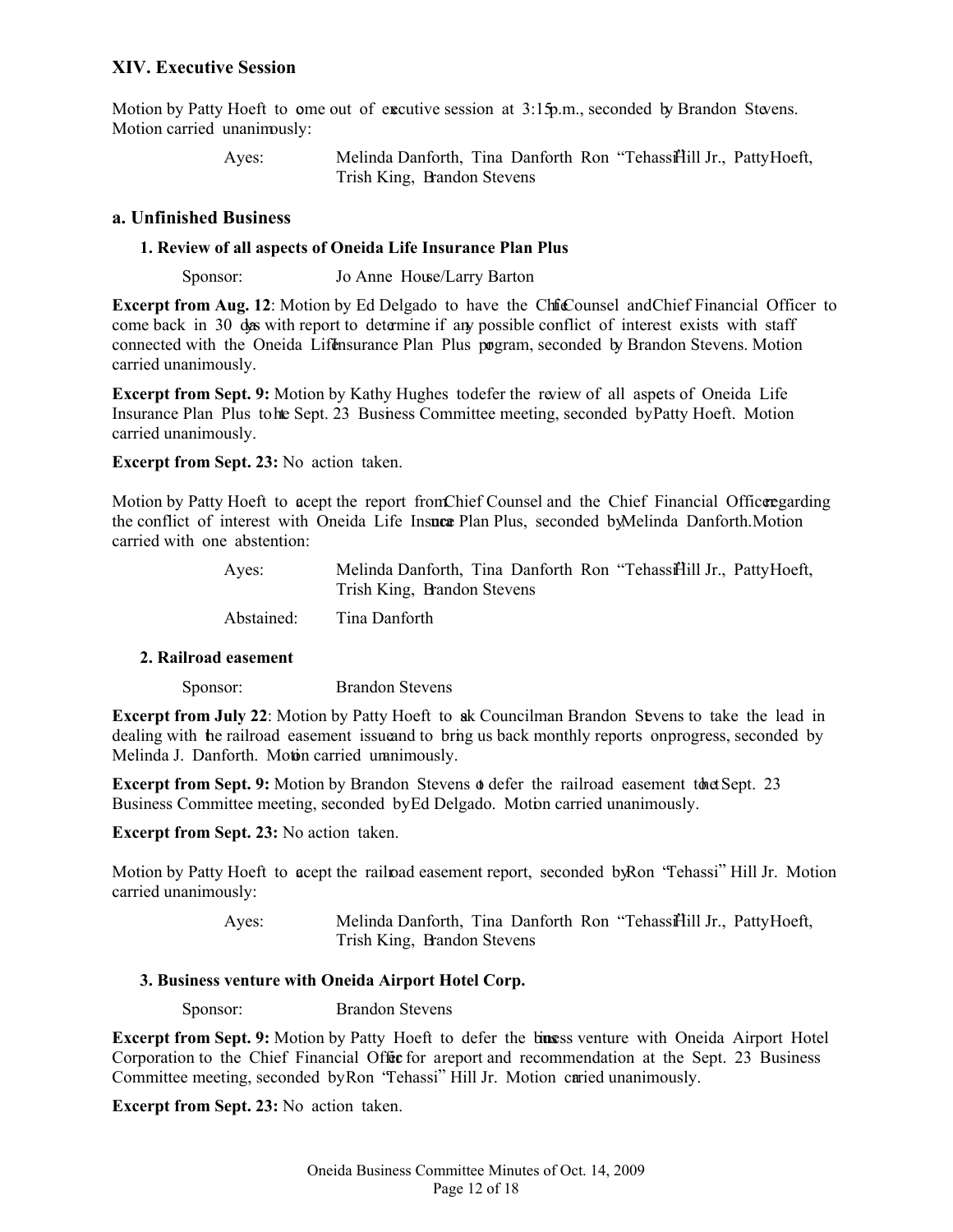Motion by Ron "Tehassi" Hill Jr. to deny the requant from the Oneida Airport Hotel Corporation, seconded by Patty Hoeft. Motion carried unanimously:

> Ayes: Melinda Danforth, Tina Danforth Ron "Tehassifiill Jr., Patty Hoeft, Trish King, Brandon Stevens

#### **4. Highway 41 Community Sensitive Design project presentation**

Sponsor: Bill Gollnick

**Excerpt from Sept. 23:** No action taken.

Motion by Tina Danforth to accept the Highway Community Sensitive Design project presentation as FYI, seconded by Patty Hoeft. Motion carried unanimously:

> Ayes: Melinda Danforth, Tina Danforth Ron "Tehassifiill Jr., Patty Hoeft, Trish King, Brandon Stevens

#### **b. New Business**

*Although the minutes are presented in the order of the agenda, the votes on items one through 11 took place after all of the reports for boards, committees, commissions were presented.* 

## **1. Pardon Screening Committee recommendation for Tammy Rosa**

**Sponsor:** Patty Hoeft

Motion by Bandon Stevens to adopt redution 10-14-09-C to grant Regarding Pardon of Tammy Rosa, seconded by Patty Hoeft. Motion carried with one attention:

| Aves:      | Ron "Tehassi" Hill Jr., Patty Hoeft, Brandon Stevens |
|------------|------------------------------------------------------|
| Abstained: | Melinda Danforth                                     |
| Excused:   | Tina Danforth, Ed Delgado, Rick Hill rish King       |

#### **2. Pardon Screening Committee recommendation for Cody Cornelius**

**Sponsor:** Patty Hoeft

Motion by Brandon Stevens to adopt resolution  $10-14-09-D$  to deny Regarding Pardon of Cody Cornelius, seconded by Ron "TehassiHill Jr. Motion carried unanimusly:

> Ayes: Melinda Danforth, Ron "Tehassi" Hill JrPatty Hoeft, Brandon Stevens Excused: Tina Danforth, Ed Delgado, Rick Hill, Trish King

#### **3. Pardon Screening Committee recommendation for Lila M. Denny**

Sponsor: Patty Hoeft

Motion by Bandon Stevens to adopt resolution 1044-09-E to grant Regarding Pardon of LilaM. Denny, seconded by Ron "Tehassi" Hill Jr. Motion carried with one abstiant:

| Aves:      | Ron "Tehassi" Hill Jr., Patty Hoeft, Brandon Stevens |  |  |
|------------|------------------------------------------------------|--|--|
| Abstained: | Melinda Danforth                                     |  |  |
| Excused:   | Tina Danforth, Ed Delgado, Rick Hill, rish King      |  |  |

#### **4. Pardon Screening Committee recommendation for Ricky Storzer Jr.**

**Sponsor:** Patty Hoeft

Motion by Melinda Danforth to adot resolution 10-14-09-F to deny Regarding Pardon of Ricky Storzer Jr., seconded by Ron "Tehassi" Hill Jr. Motion carried unanimously: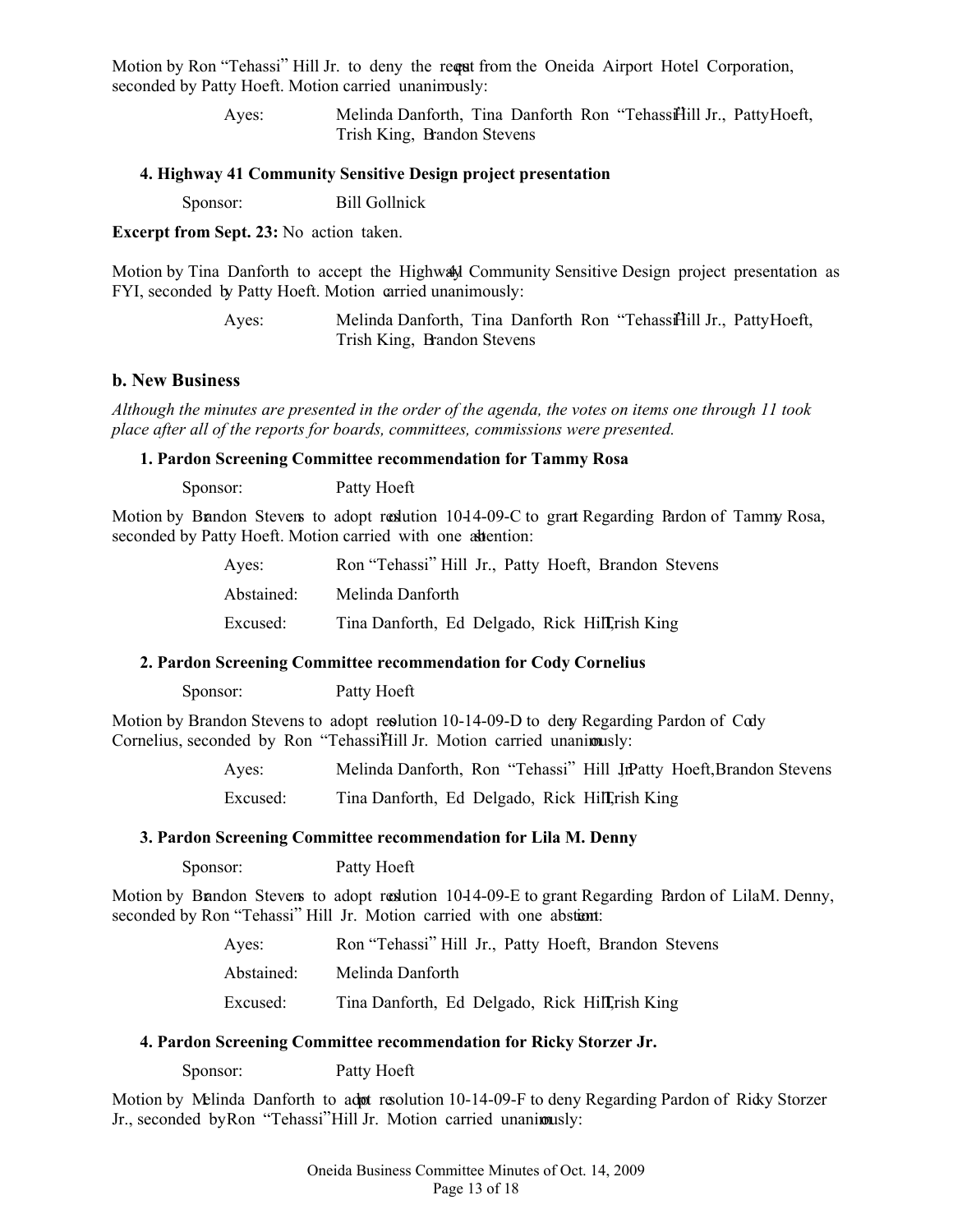Ayes: Melinda Danforth, Ron "Tehassi" Hill JrPatty Hoeft, Brandon Stevens Excused: Tina Danforth, Ed Delgado, Rick Hill, Trish King

## **5. Pardon Screening Committee recommendation for Georgina Funmaker**

**Sponsor:** Patty Hoeft

Motion by Bandon Stevens to adopt resolution 1044-09-G to grant Regarding Pardon of Georgina Funmaker, seconded by Ron "Tehassi" Hill Jr. Motion carried unanishy:

> Ayes: Melinda Danforth, Ron "Tehassi" Hill Jr. Patty Hoeft, Brandon Stevens Excused: Tina Danforth, Ed Delgado, Rick Hill, Trish King

## **6. Pardon Screening Committee recommendation for Michael Smith**

**Sponsor:** Patty Hoeft

Motion by Bandon Stevens to adopt reslution 10-14-09-H to deny Regarding Pardon of Mihael Smith, seconded by Ron "Tehassi" Hill Jr. Motion carried unamously:

> Ayes: Melinda Danforth, Ron "Tehassi" Hill Jr. Patty Hoeft, Brandon Stevens Excused: Tina Danforth, Ed Delgado, Rick Hill, Trish King

## **7. Pardon Screening Committee recommendation for Lianne Dennis**

**Sponsor:** Patty Hoeft

Motion by Ron "Tehassi" Hill Jr. to adopt resolution 0-14-09-I to deny Regarding Pardon of Lianne Dennis, seconded by Brandon StevensMotion carried unanimously:

| Aves:    | Melinda Danforth, Ron "Tehassi" Hill JrPatty Hoeft, Brandon Stevens |
|----------|---------------------------------------------------------------------|
| Excused: | Tina Danforth, Ed Delgado, Rick Hill, rish King                     |

## **8. Pardon Screening Committee recommendation for Terry Pamanet**

**Sponsor:** Patty Hoeft

Motion by Patty Hoeft to dopt resolution 10-14-09-J to deny Regarding Pardon of Terry Pamanet, seconded by Ron "Tehassi" Hill Jr. Motion carried unamously:

> Ayes: Melinda Danforth, Ron "Tehassi" Hill JrPatty Hoeft, Brandon Stevens Excused: Tina Danforth, Ed Delgado, Rick Hill, Trish King

#### **9. Pardon Screening Committee recommendation for Lee R. Skenandore**

**Sponsor:** Patty Hoeft

Motion by Brandon Stevens to adopt resolution  $10-14-09-K$  to deny Regarding Pardon of Loc R. Skenandore, seconded by Ron "Tehassi" Hill Jr. Motion carried unamously:

Ayes: Melinda Danforth, Ron "Tehassi" Hill JrPatty Hoeft, Brandon Stevens

Excused: Tina Danforth, Ed Delgado, Rick Hill, Trish King

#### **10. Pardon Screening Committee recommendation for Diana Brabbs**

Sponsor: Patty Hoeft

Motion by Melinda Danforth to adnot resolution 10-14-09-L to deny Regarding Pardon of Diana Brabbs, seconded by Patty Hoeft. Motion carried unanimously: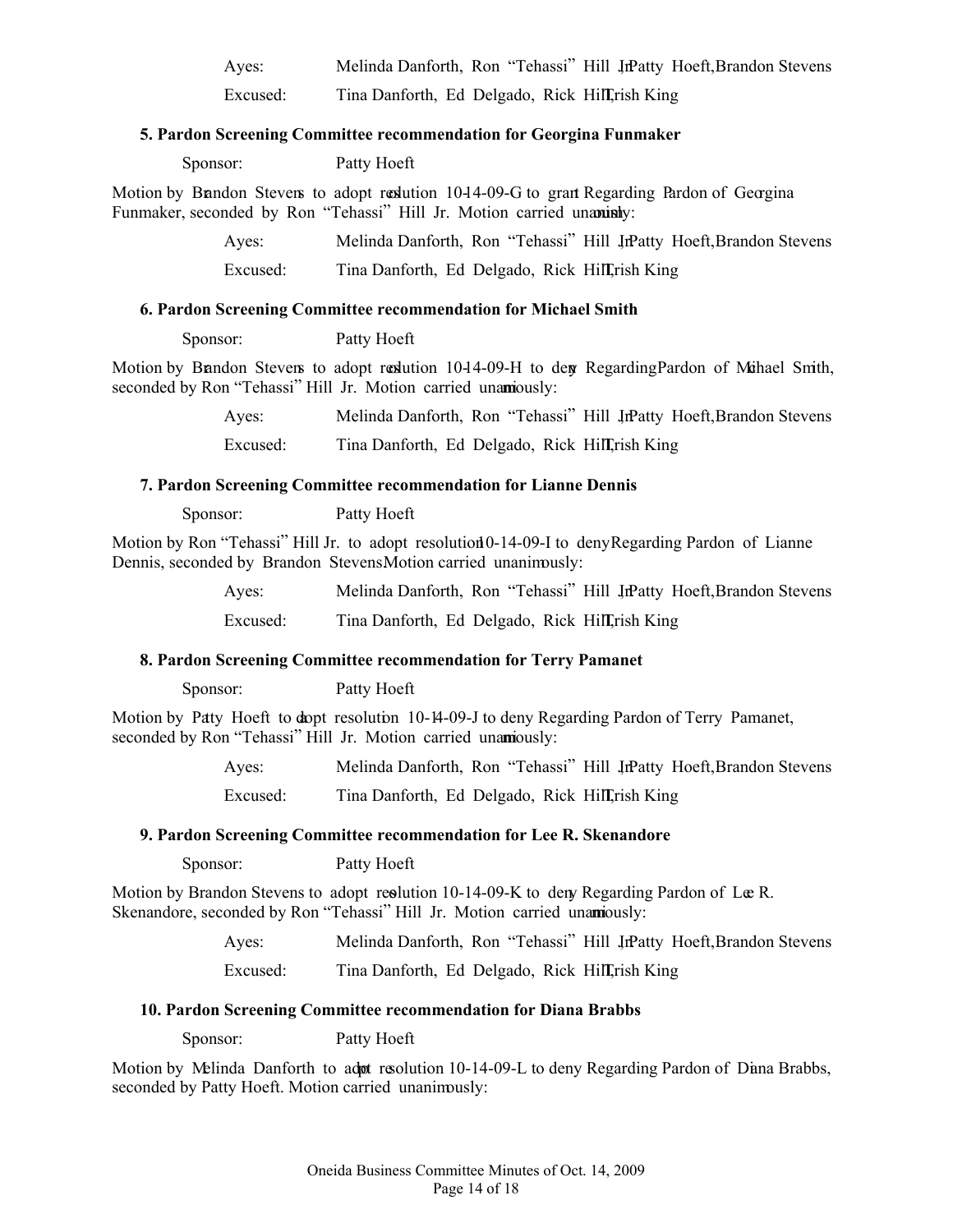Ayes: Melinda Danforth, Ron "Tehassi" Hill JrPatty Hoeft, Brandon Stevens Excused: Tina Danforth, Ed Delgado, Rick Hill, Trish King

#### **11. Pardon Screening Committee recommendation for Lyn Lucas**

**Sponsor:** Patty Hoeft

Motion by Patty Hoeft to dopt resolution  $10-14-09-M$  to grant Regarding Pardon of Lyn Lucas, seconded by Ron "Tehassi" Hill Jr. Motion carried with one abstant:

| Aves:      | Ron "Tehassi" Hill Jr., Patty Hoeft, Brandon Stevens |
|------------|------------------------------------------------------|
| Abstained: | Melinda Danforth                                     |
| Excused:   | Tina Danforth, Ed Delgado, Rick Hill rish King       |

## **12. Re-new limited term field technician employee contract with Environmental Protection Agency and Natural Resources Conservation**

**Sponsor:** Debbie Thundercloud

Motion by Ron "Tehassi" Hill Jr. to approve the produral exception to renewa limited-term field technician employee with Environmental Protection Agency and Natural Resource Conservation, seconded by Brandon Stevens. Motion carried with one opposition:

> Ayes: Melinda Danforth, Ron "Tehassi" Hill JrPatty Hoeft, Trish King, Brandon Stevens

Opposed: Tina Danforth

## **13. Personnel Complaint**

Sponsor: Tina Danforth

Motion by Patty Hoeft to take no action the presonnel complaint, seconded by Brandon Stevens. Motion carried with one opposition and one abstention:

| Ayes:      | Ron "Tehassi" Hill Jr., Patty Hoeft, Brandon Stevens                                                               |
|------------|--------------------------------------------------------------------------------------------------------------------|
| Opposed:   | Tina Danforth                                                                                                      |
| Abstained: | Melinda Danforth                                                                                                   |
| Excused:   | Trish King                                                                                                         |
|            | For the record: Melinda was recused from the original discussion so therefore was<br>recused from vote.            |
|            | For the record: Tina Danforth opposed the General Manager complaint because she<br>believed she had valid coverns. |

#### **c. Reports**

## **1. New York Land Claims update**

Sponsor: Bill Gollnick

Motion by Patty Hoeft to acept the New York Land claims verbal update reportseconded by Ron "Tehassi" Hill Jr. Motion arried with one abstention:

| Aves:      | Melinda Danforth, Ron "Tehassi" Hill JrPatty Hoeft, Trish King,<br>Brandon Stevens |
|------------|------------------------------------------------------------------------------------|
| Abstained: | Tina Danforth                                                                      |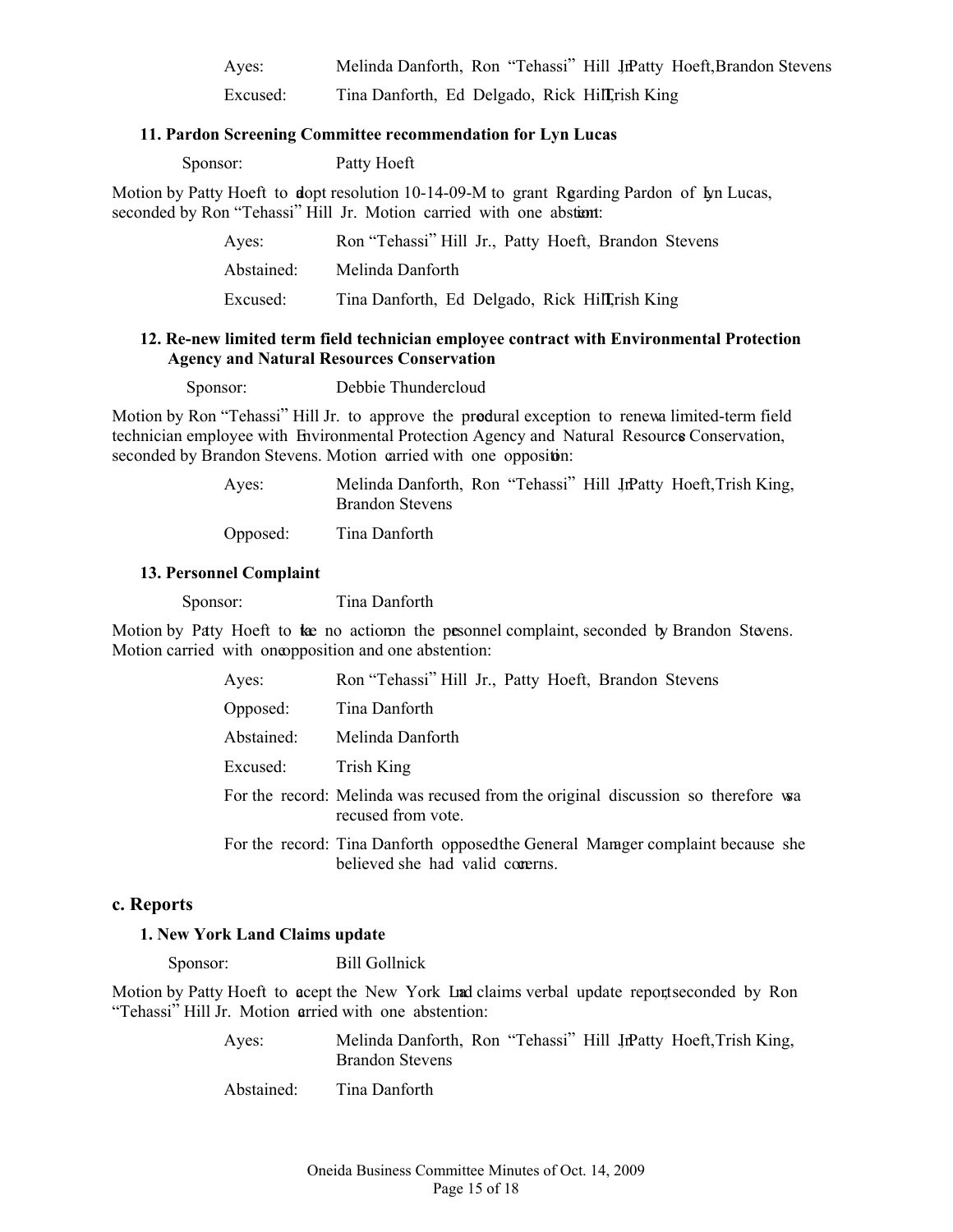## **XV. Recess**

Motion by Patty Hoeft to cress at 3:23 p.mto 5:15 p.m., seconded by Ron "Tehassi" Hill JnMotion carried with one opposed:

| Aves:    | Melinda Danforth, Ron "Tehassi" Hill JrPatty Hoeft, Trish King,<br><b>Brandon Stevens</b> |
|----------|-------------------------------------------------------------------------------------------|
| Opposed: | Tina Danforth                                                                             |

## **Oneida Business Committee Evening Reports 5:15 p.m. Regular Session**

**Present:** Kathy Hughes, vice chair, Patt\Hoeft, secretary, Melinda Danforth, Ron "Tehassi" Hill Jr., Brandon Stevens

**Excused:** Rick Hill, chairman, Tina Danforth, treasure Ed Delgado, council member, Trish King, council member

#### **XVI. Boards, Committees, and Commissions Reports**

Meeting called to oder by Kathy Hughes at 5:17 p.m.

## **1. Oneida Election Board**

Sponsor: Racquel Hill

Motion by Brandon Stevens to approve he Oneida Election Board quarterly eport, seconded by Ron "Tehassi" Hill Jr. Motion arried unanimously:

| Aves:    | Melinda Danforth, Ron "Tehassi" Hill JrPatty Hoeft, Brandon Stevens |
|----------|---------------------------------------------------------------------|
| Excused: | Tina Danforth, Ed Delgado, Rick Hill, rish King                     |

#### **2. Oneida Personnel Commission**

Sponsor: Susan G. Daniels

Motion by Melinda Danforth to defer the Oct. 28 Business Committee meeting and for the liaison to follow up, seconded by Brandon Stevens. Motion carried unanimously:

> Ayes: Melinda Danforth, Ron "Tehassi" Hill JrPatty Hoeft, Brandon Stevens Excused: Tina Danforth, Ed Delgado, Rick Hill, rish King

#### **3. Oneida Police Commission**

Sponsor: Bernie John-Stevens

Motion by Brandon Stevens to approve he Oneida Police Commission quarterly report and to receive another report on monitoring the Brown County service agreement implementation at the Oct. 28 Business Committee meeting, seconded by Patty Hoeft. Motion carried unanimously:

> Ayes: Melinda Danforth, Ron "Tehassi" Hill JrPatty Hoeft, Brandon Stevens Excused: Tina Danforth, Ed Delgado, Rick Hill, rish King

#### **4. Child Protective Board**

Sponsor: Debbie Thundercloud/Jeanette Ninham

## **a. Oneida Child Protective assessment report**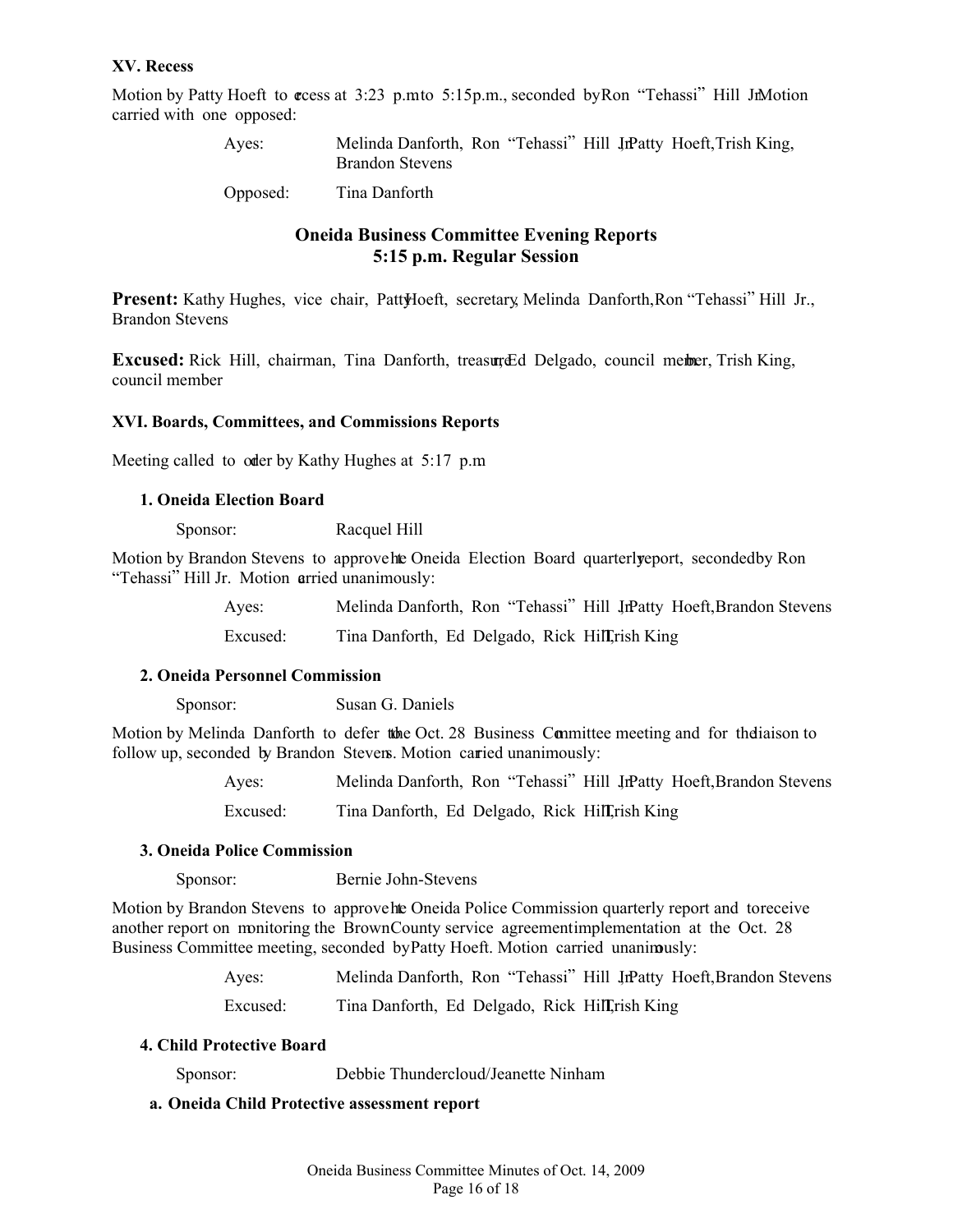**Excerpt from June 24:** Motion by Trish King to direct the General Manager to provide a report regarding a needs assessment for the services of the IV-E, Foster Care, Adoptions and any ther placement issues that the Oneida Child Protective Board address, back in  $60$  days, seconded by Brandon Stevens. Motion carried unanimously.

**Excerpt from Aug. 26:** Motion by Ed Delgado to defer the Ondia Child Protective Board to the Sept23 Business Committee meeting, seconded by Trish King. Motion carried with one bstention.

Motion by Patty Hoeft to acept the Oneida Childra Protective assessment report, seconded by Melinda Danforth. Motion carried unanimously:

> Ayes: Melinda Danforth, Ron "Tehassi" Hill Jr. Hoeft, Brandon Stevens Excused: Tina Danforth, Ed Delgado, Rick Hill, Trish King

#### **5. Oneida Powwow Committee**

Sponsor: Lloyd Powless

**Excerpt from May 27:** Motion by Patty Hoeft to direct the Genal Manager and the Chief of Staff to prepare a recommendation to the Busine Committee in three months on how the powwows in our community can be organized and managed by a tribal program or a 501.c3 program, seconded by Melinda Danforth. Motion carried unanimously.

Motion by Melinda Danforth to accept a report and request a final **reportation** from the Chief of Staff and General Manager egarding the Powwow Committee move under Tourism at the Oct. 28 Business Committee meeting, seconded by Patty Hoeft. Motion carried unanimously:

> Ayes: Melinda Danforth, Ron "Tehassi" Hill JrPatty Hoeft, Brandon Stevens Excused: Tina Danforth, Ed Delgado, Rick Hill, Trish King

## **6. South Eastern Oneida Tribal Services (SEOTS)**

Sponsor: Debbie Thundercloud/Jackie Zalim

**Excerpt from Aug. 26:** Motion by Trish King to acept the SEOTS report, polate on programming and office space and request a programming and office space back in thirty days, seconded by Brandon Stevens. Motion carried unanimously.

Motion by Brandon Stevens to defer the SEOTS offerspace and programming to the Oct. 28 Business Committee meeting, seconded by Ron "Tehassi" Hill Jr. Motion carried unanimously:

Ayes: Melinda Danforth, Ron "Tehassi" Hill JrPatty Hoeft, Brandon Stevens

Excused: Tina Danforth, Ed Delgado, Rick Hill, Trish King

## **7. Oneida Tribal School Board**

Sponsor: Debbie Danforth

**Excerpt from Aug. 26:** Motion by Kathy Hughes to defer the Oneida Tribal School Board the next Board, Committees and Commissions evening meting of Sept 23, seconded by Trish King. Motion carried unanimously.

Motion by Melinda Danforth to accept the Oneida ideal School Board quarterly report, seconded by Ron "Tehassi" Hill Jr. Motion arried unanimously:

> Ayes: Melinda Danforth, Ron "Tehassi" Hill JrPatty Hoeft, Brandon Stevens Excused: Tina Danforth, Ed Delgado, Rick Hill, Trish King